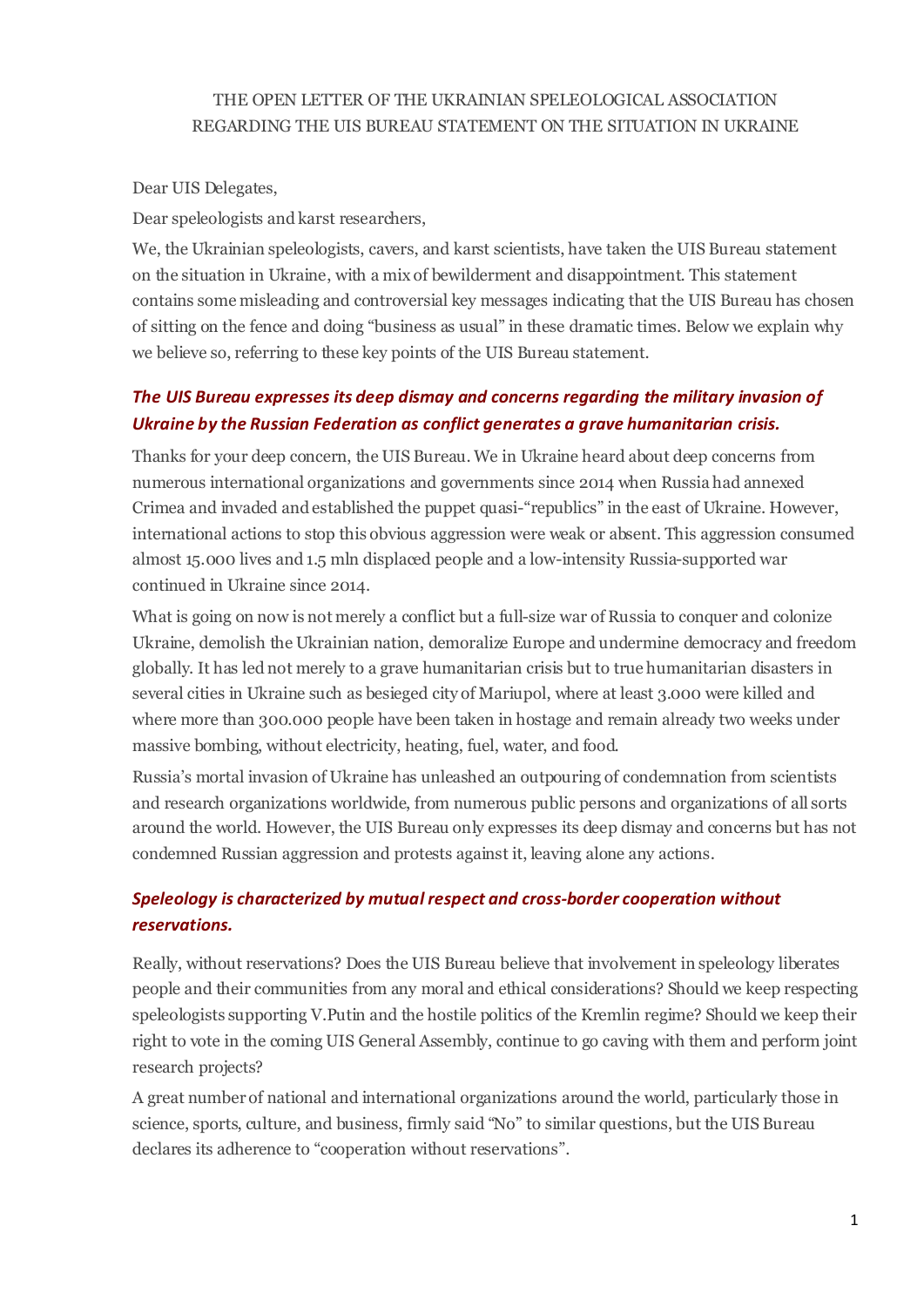# *The UIS Bureau strongly believes in speleology as a platform for dialogue even in times of war, and we are convinced that the isolation and exclusion of speleological communities is detrimental to all.*

Russia is being excluded from practically every international organization. On 5 March, the European Commission said that it was suspending scientific cooperation with Russia. The International Union of Geological Sciences (IUGS) freezes all activity with the Russian Federation. A group of Germany's largest research funders, including the German Research Foundation, took a decision to freeze all scientific cooperation with Russia. In a 25 February statement, the Alliance of Science Organisations in Germany says that the country's research funds will no longer benefit Russia, that no joint scientific events will take place and that no new collaborations will begin. A great number of universities globally have strongly condemned the Russian aggression and cancelled cooperation with Russian institutions and researchers. These are only a few examples of numerous actions being undertaken around the world in order to force Russia to abandon its aggressive policy. The above point of the UIS Bureau is based on a misleading premise that only V.Putin and the Kremlin regime are responsible for Russia's aggressive behavior but not the society and "ordinary" people. This is a deeply wrong belief. "Not just Putin: Most Russians support the war in Ukraine" [https://www.atlanticcouncil.org/blogs/ukrainealert/not-just-putin-most-russians-support-the-war-inukraine/] . The people of Russia voted for Putin many times and the current war is enthusiastically embraced by a clear majority of Russians. Recent polling data provides the clearest indication of Russian popular support for the war in Ukraine (see the link above). These polls reveal six-seven percent increase of Putin's personal approval since the start of the invasion, bringing it to 71%. It was also found that around 58% of Russians approved of the invasion of Ukraine.

The academic community is no exception from this trend. The heads of 250 Russian universities published an official address by the Union of Russian Rectors on March 4 justifying the war and pledging support for president V.Putin. This address sais: "It is very important these days to support our country, our army, which defends our security, to support our president who, perhaps, made the most difficult, hard-won but necessary decision in his life." We know and appreciate that some Russian scientist have signed a letter condemning the invasion, but they are clear minority in the respective community.

Speleological communities are parts of the respective national communities and, according to our close knowledge of the Russian speleological scene, the above figures of the Putin and war support are generally applicable to it. Most of Russian cavers applauded the annexation of Crimea in 2014. They were joined by some traitors such as Gennadiy Samokhin, a former Ukrainian caver who warmly welcomed the annexation and became enthusiastically collaborate with the occupation administration. He was instrumental in the theft of the database of the Ukrainian Cadaster of Caves and integrating it into the Russian cave inventory, a project sponsored by the Russian Geographical Society led by V.Putin (the Chairman of the RGS Board of Trustees) and S.Shoigu (the RGS President and the Minister of Defense of Russia). Probably for these roles of Gennadiy Samokhin, he received an award from V.Putin (in person) and was elected as a Chairman of the Russian Union of Speleologists (RUS). Needless to say, we do not see any condemnation of the current Russian invasion from the RUS and see only a few personal publicly released opinions of cavers against it in the social networks and speleo mailing lists. Instead, these networks and lists show many posts